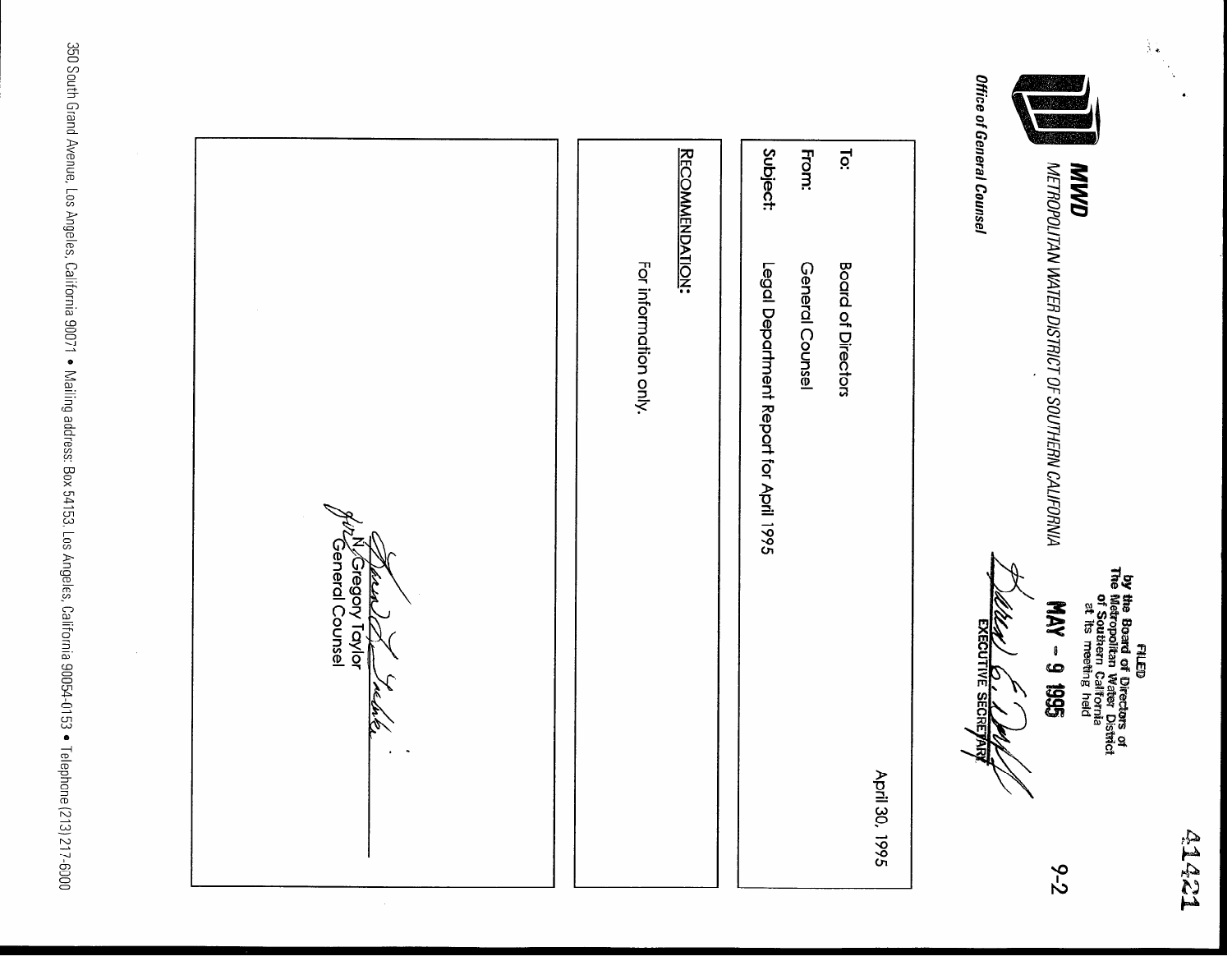## EXECUTIVE SUMMARY:

.

This report discusses significant matters with which the Legal Department was concerned during April 1995.

# **DETAILED REPORT:**

#### L **Litigation**

#### A. Proceedings in Which Metropolitan is a Party

#### 1. SWRCB Hearina on Petition to Modifv D-1485

The SWRCB held three days of hearings on the petition by DWR and USBR to modify certain conditions imposed on their water rights permits in D-1485. The original purpose of the petition was to eliminate a few conditions that were inconsistent with, or replaced by, requirements agreed upon in the December 15,1994, Bay/Delta Principals Agreement. Additionally, DWR and the USBR requested that each project be allowed to divert at the other's pumping facility when appropriate. The purpose of such changes would be to increase flexibility and reliability and to reduce entrainment impacts on fish. This later request has engendered controversy with a number of environmental groups as well as some San Joaquin water users. The CUWA/Ag groups suggested that DWR and USBR work through Principals Agreement Operations Group to reach an agreement on conditions under which water could be diverted in excess of existing limitations, with any agreement reached submitted to SWRCB for approval. This compromise approach seems to have been received favorably by the various interests.

# 2. Cateaorv Ill-Bay/Delta Principals Agreement

Work is continuing on implementation of the Category III program. An MOU for management of the program and the current \$10 million fund over the near-term has been completed and circulated for approval.

- 3. Eaale Mountain FERC Proceedinas
- (a) SWRCB Intervention

The State Water Resources Control Board (SWRCB) filed a motion with the Federal Energy Regulatory Commission (FERC) on April 12, to intervene in licensing proceedings for a 1000 Megawatt pumped storage power generating at Eagle Mountain, near Metropolitan's Colorado River Aqueduct (CRA) and Eagle Mountain pumping plant. Metropolitan filed a similar motion last year to protect its CRA and related interests.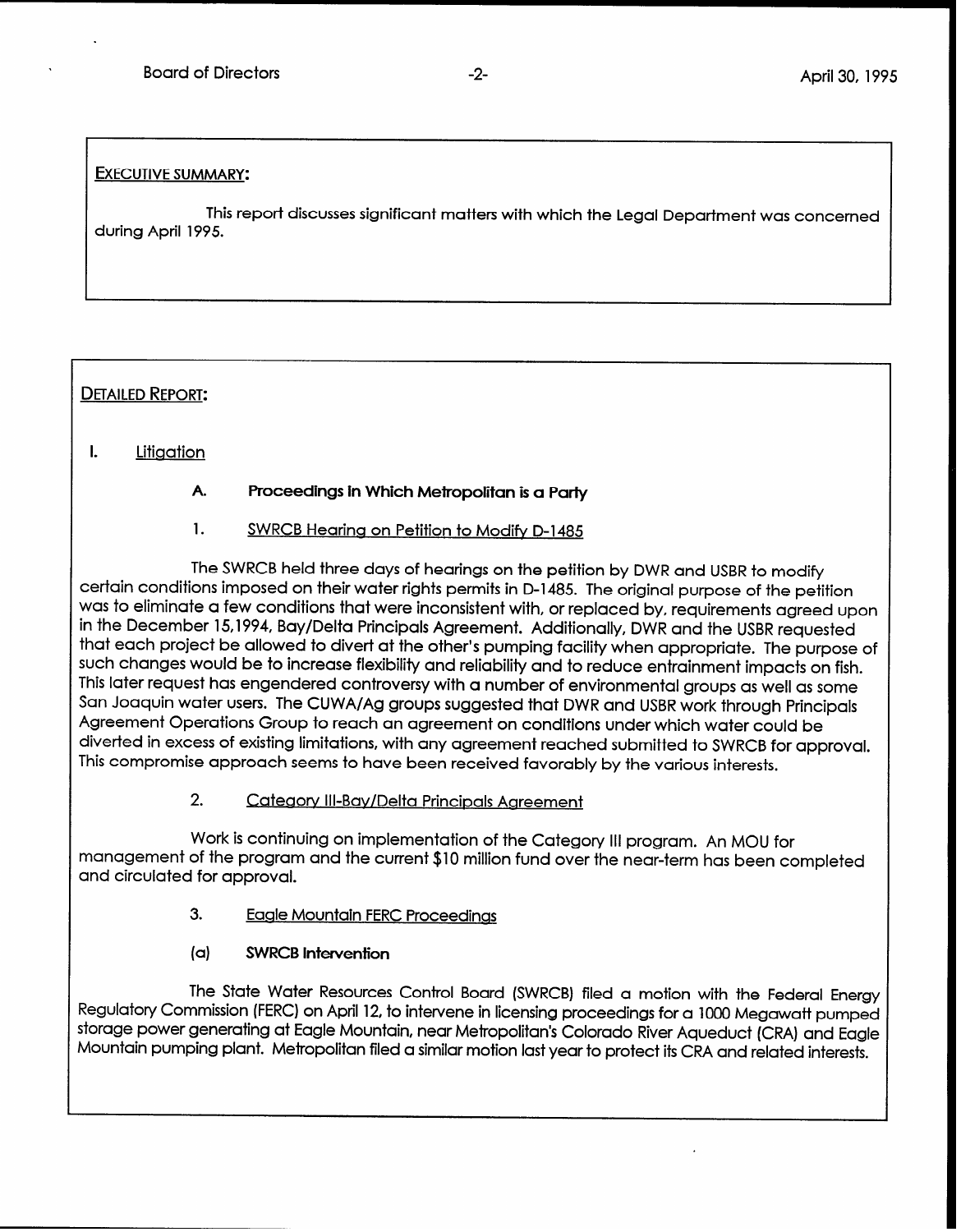The project proponent, Eagle Crest Energy Company, must obtain SWRCB approval pursuant to Section 401 of the Federal Clean Water Act. SWRCB's motion asserts that the project has the potential to impair water quality, create groundwater overdraft, and cause violation of Regional Board regulatory orders for the Eagle Mountain Municipal Waste Landfill.

### (b) United State Department of the Interior Intervention

Later that same week, the United States Department of the Interior filed a motion to intervene in opposition to the grant of a license for the pumped storage project, on behalf of the National Parks Service and the National Biological Service. The motion asserts that the project would impair Joshua Tree National Park and various federal programs by, among other things, reducing groundwater supplies for the Park by creating two reservoirs that would change species composition and behavior and impair protection of the endangered Desert Tortoise.

## (4 United States Department of the Interior Intervention

On April 19, SWRCB denied the energy company's request for Section 401 certification because it failed to provide adequate water quality protection assurances and adequate documentation required by the California Environmental Quality Act (CEQA). SWRCB advised that the energy company may refile its 401 certification request, but listed five protection plans SWRCB will require to assure project compliance with water quality requirements.

SWRCB also indicated that the energy company might submit its 401 CEQA documentation as a joint environmental document that also complies with the federal National Environmental Policy Act documentation which FERC requires as part of the licensing process.

# (d) Land Exchange Appeal

On April 27, the United States Department of the Interior Board of Land Appeals (IBLA) vacated the October 1993 decision of the United States Bureau of Land Management (BLM) that had approved a land exchange and right -of-way grants related to a proposed Eagle Mountain Municipal solid waste landfill. The proponent of the Eagle Mountain pumped storage hydroelectric power project, Eagle Crest Energy Company, and others appealed BLM's decision.

One on the right-of-way grants was to Metropolitan and Kaiser Eagle Mountain, Inc. for Eagle Mountain Road. Metropolitan has for many years used that road for access to its Colorado River Aqueduct Eagle Mountain pumping plant. The County of Riverside currently maintains the road and holds the right-ofway, but has indicated plans to vacate its interest in the road.

Earlier this year, BLM requested IBLA to remand the BLM decision in light of the need to supplement the environmental documentation for the proposed Eagle Mountain landfill as the result of a California Superior Court ruling last year that that documentation did not satisfy the California Environmental Quality Act (CEQA). BLM indicates that it and the County are undertaking a supplemental environmental review process to cure CEQA deficiencies.

### 4. Azusa Landfill Proceedinas

The Los Angeles Regional Water Quality Control Board devoted nearly all of its April meeting to the ongoing resumption of waste disposal in a previously used portion of the Azusa Landfill. Metropolitan supported its member public agencies in the area and the Main San Gabriel Valley Watermaster through the Azusa Landfill Task Force, in requesting that the Regional Board stop any further disposal of municipal waste in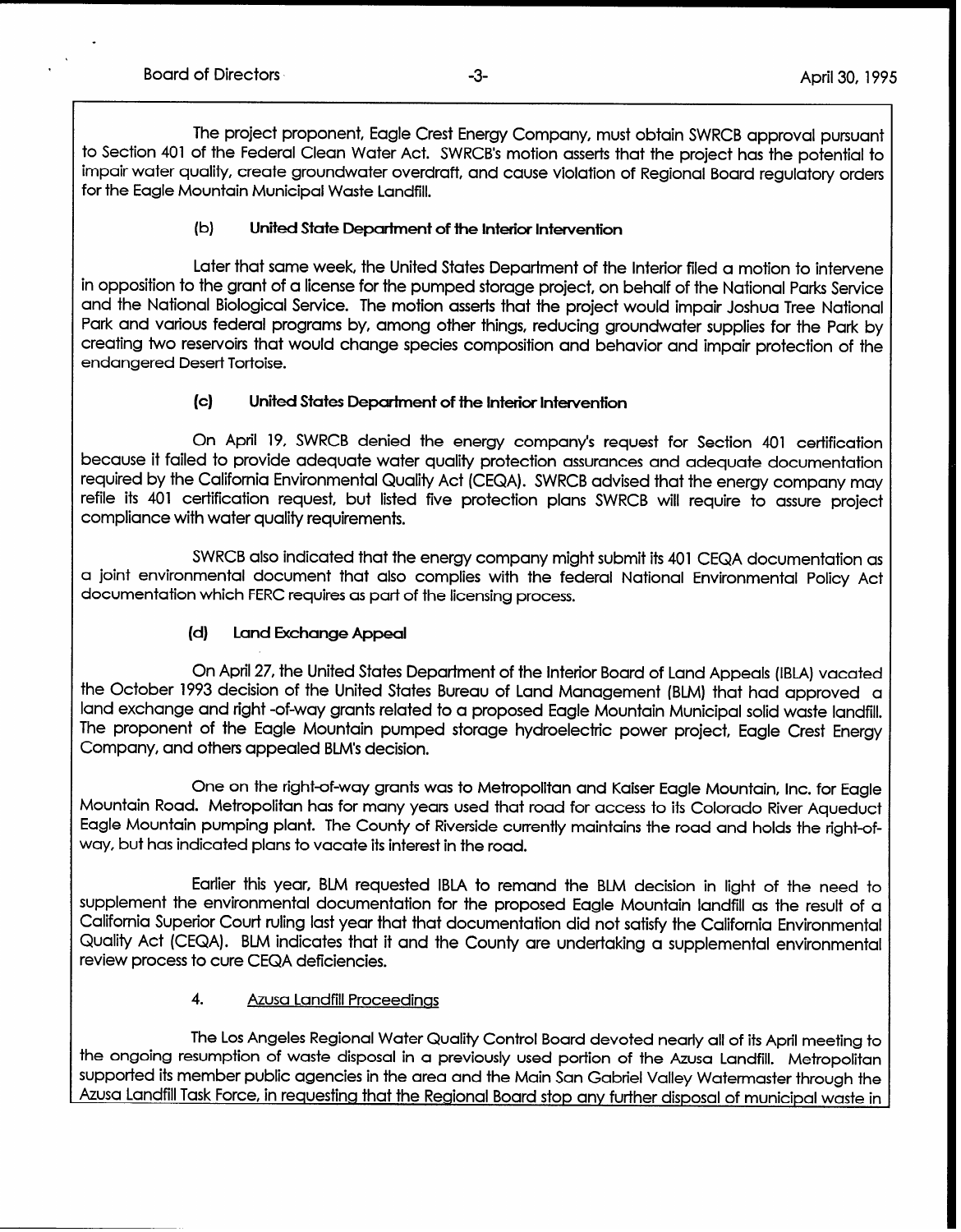the landfill. That area of the landfill has no protective system for preventing leakage into the Basin and lies next to the Basin's groundwater recharge area.

The State Water Resources Control Board previously denied lateral expansion of the landfill because it poses a serious threat to groundwater quality. And the Regional Board issued a Cleanup and Abatement Order on February 28, directing the landfill operator, Browning Fenis Industries (BFI), to submit a workplan for an evaluation monitoring program in light of a United States Environmental Agency letter to BFI identifying the landfill as releasing volatile organic chemicals. Indeed, the Regional Board staff testified at the April meeting that the landfill is an unsuitable site for disposal of municipal waste and that its data shows that the landfill is leaking into the Basin.

However, the Regional Board failed to act on requests to stop any further disposal of municipal waste, apparently because of lack of showing that landfill contamination is currently impacting producing water supply wells. Instead, the Board Chair directed Regional Board staff to meet with BFI and the landfill opponents to develop a monitoring plan and to develop suggested alternatives for solving the existing siting deficiencies.

The Chair also directed the Board's staff to prepare a proposed permit for consideration in six months. Metropolitan is continuing to assist the Azusa Landfill Task Force in its efforts to prevent further disposal of municipal waste in the landfill as soon as possible.

## B. Proceedings of Interest to Metropolitan

Nothing to report.

II.. Resource Matters

### A. Water Transfers

1. Areias staff continued to draft language and appropriate documentation to document the terms of the amended agreement as previously approved by your Board. Of particular concern during this process is to ensure the adequacy of security for payments made by Metropolitan.

2 Work also continued on an Orange County Water Storage Program with a member of staff participating in several negotiation sessions.

3. Work continued with the preparation of documents with regard to the North Las Posas and Chino Basin groundwater programs as well.

### B. Lower Basin States Discussions-Lower Colorado River

A member of the staff participated in a two-day meeting of the technical committee charged with developing potential solutions to water supply issues associated with the lower Colorado River. This same group will meet again in mid-May to further refine the potential solutions with a goal of having a report to the principals of the lower basin states in late May to consider.

# Ill. Finance Matters

A member of staff assisted the General Manager's staff with the preparation of appropriate documentation for your Board to consider the adoption of the stand-by charge at your May meeting and continued to work on other necessary implementing activities as they related to the new rate structure.